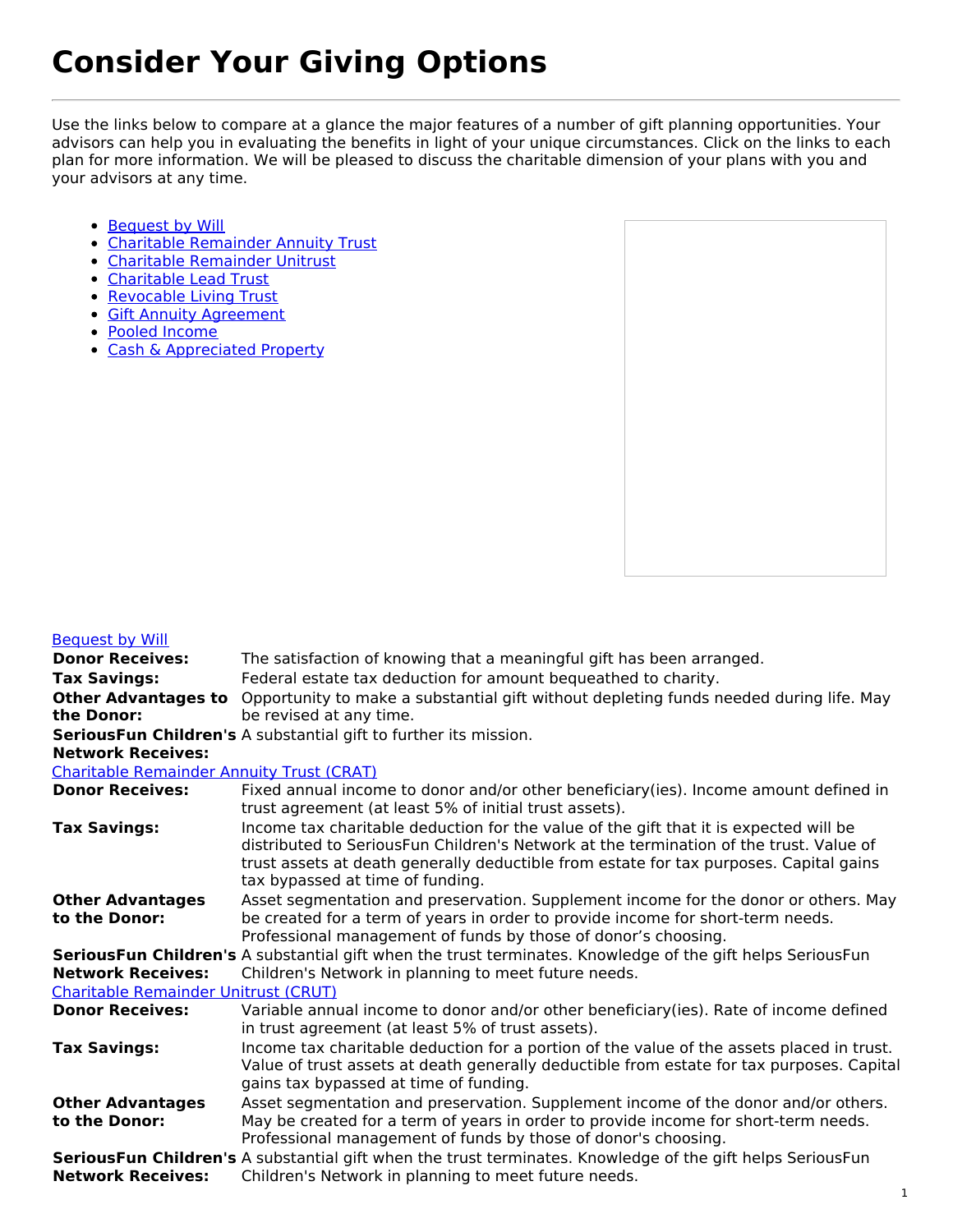| <b>Charitable Lead Trust</b>                                       |                                                                                                                                                                                                                                                                                                                                                                                                                                   |
|--------------------------------------------------------------------|-----------------------------------------------------------------------------------------------------------------------------------------------------------------------------------------------------------------------------------------------------------------------------------------------------------------------------------------------------------------------------------------------------------------------------------|
| <b>Donor Receives:</b>                                             | Donor receives no income from the trust. Check with advisors on specific tax treatment<br>of different types of charitable lead trusts.                                                                                                                                                                                                                                                                                           |
| <b>Tax Savings:</b>                                                | In most cases either a current income tax charitable deduction or gift and estate tax<br>deductions. Trust may owe income tax on income realized in excess of amounts<br>distributed to charity.                                                                                                                                                                                                                                  |
| <b>Other Advantages</b><br>to the Donor:                           | May provide a means to make a significant gift and have assets returned to donor, or<br>transferred to loved ones at reduced cost. Professional management of funds by those<br>of donor's choosing.                                                                                                                                                                                                                              |
| <b>Network Receives:</b><br><b>Revocable Living Trust</b>          | SeriousFun Children's Either fixed or variable payments for the term of the trust.                                                                                                                                                                                                                                                                                                                                                |
| <b>Donor Receives:</b>                                             | Income earned by trust may be paid to donor, charity, or other(s).                                                                                                                                                                                                                                                                                                                                                                |
| <b>Tax Savings:</b>                                                | No income tax benefits (unless income goes to charity). When property passes to<br>SeriousFun Children's Network at death of donor, estate tax deduction is allowed for<br>amounts transferred for charitable purposes.                                                                                                                                                                                                           |
| <b>Other Advantages</b><br>to the Donor:                           | Opportunity to change the trust (and gift), if desired. Avoidance of probate.<br>Opportunity for professional management of assets in trust by those of donor's<br>choosing.                                                                                                                                                                                                                                                      |
| <b>Network Receives:</b><br><b>Gift Annuity Agreement</b>          | SeriousFun Children's Substantial gift, in many cases larger than the donor could comfortably give otherwise.                                                                                                                                                                                                                                                                                                                     |
| <b>Donor Receives:</b>                                             | Fixed annual payments to donor and/or other beneficiary. Rate of payment based on<br>age(s) of annuitant(s).                                                                                                                                                                                                                                                                                                                      |
| <b>Tax Savings:</b>                                                | Income tax charitable deduction equal to a portion of the funds transferred. Payments<br>partially tax-free for period of time equal to annuitant's life expectancy.                                                                                                                                                                                                                                                              |
| <b>Other Advantages</b><br>to the Donor:                           | Donor or other annuitant receives supplement to income.                                                                                                                                                                                                                                                                                                                                                                           |
| <b>Network Receives:</b><br><b>Pooled Income Fund</b>              | SeriousFun Children's A portion of the amount used to fund a gift annuity will be used to further the mission<br>of SeriousFun Children's Network.                                                                                                                                                                                                                                                                                |
| <b>Donor Receives:</b>                                             | Variable annual income based upon a pro rata share of the pooled investments of the<br>trust.                                                                                                                                                                                                                                                                                                                                     |
| <b>Tax Savings:</b>                                                | Income tax charitable deduction for estimated value of gift to SeriousFun Children's<br>Network. Value of fund units generally deductible from estate for tax purposes.                                                                                                                                                                                                                                                           |
| <b>Other Advantages</b><br>to the Donor:                           | Possibility that income payments may increase over time.                                                                                                                                                                                                                                                                                                                                                                          |
| <b>Network Receives:</b><br><b>Cash &amp; Appreciated Property</b> | SeriousFun Children's Distribution of value of donor's fund units at the death of income recipient.                                                                                                                                                                                                                                                                                                                               |
| Cash:                                                              | Convenient and accessible. Income tax deductible for itemizers up to 60% of adjusted<br>gross income (AGI). Any excess is deductible over the next five years.                                                                                                                                                                                                                                                                    |
| <b>Appreciated</b><br><b>Property:</b>                             | Conserves cash for other uses. Income tax deductible as above, but up to 30% of AGI.<br>Capital gains tax not incurred; full value of asset is deductible. Where there is little<br>increase in value over the cost of an asset, it may be best to choose to base your tax<br>deduction on the cost basis of the property and elect to deduct that amount up to 60%<br>of AGI. Any excess is deductible over the next five years. |
| <b>SFCN</b> fire pit                                               |                                                                                                                                                                                                                                                                                                                                                                                                                                   |
| <b>SFCN founder</b>                                                |                                                                                                                                                                                                                                                                                                                                                                                                                                   |
| <b>SFCN hearts and stars</b>                                       |                                                                                                                                                                                                                                                                                                                                                                                                                                   |
| <b>SFCN bullseye</b>                                               |                                                                                                                                                                                                                                                                                                                                                                                                                                   |
| <b>SFCN</b> celebrate                                              |                                                                                                                                                                                                                                                                                                                                                                                                                                   |
|                                                                    |                                                                                                                                                                                                                                                                                                                                                                                                                                   |
| <b>Privacy Policy</b>                                              |                                                                                                                                                                                                                                                                                                                                                                                                                                   |

© Copyright 2022 by Sharpe Group. All Rights Reserved.